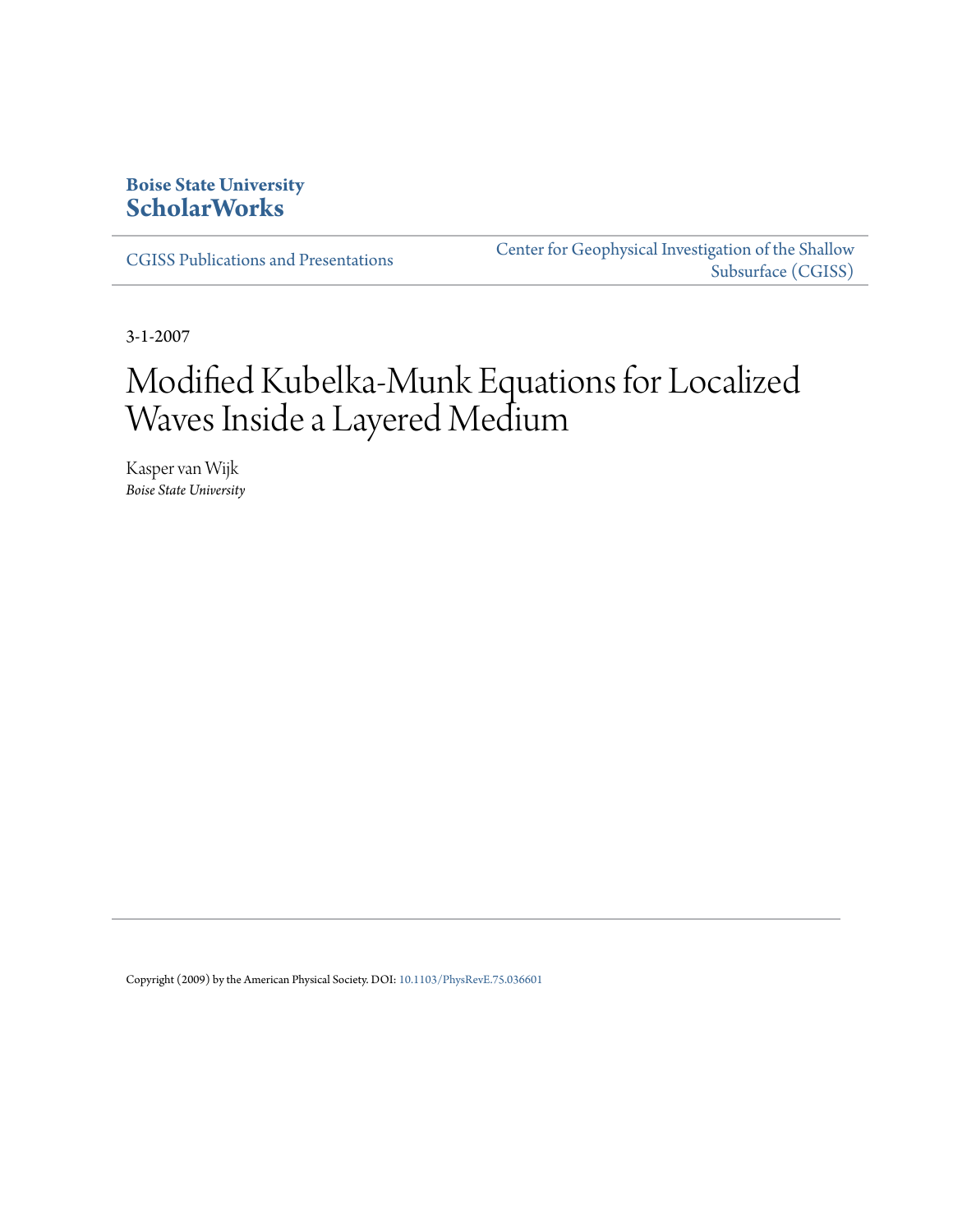# **Modified Kubelka-Munk equations for localized waves inside a layered medium**

Matthew M. Hane[y\\*](#page-1-0)

*Geophysics Department, Sandia National Laboratories, Albuquerque, New Mexico 87185-0750, USA*

Kasper van Wijk

*Physical Acoustics Laboratory and Department of Geosciences, Boise State University, Boise, Idaho 83725, USA* (Received 26 June 2006; revised manuscript received 24 September 2006; published 1 March 2007)

We present a pair of coupled partial differential equations to describe the evolution of the average total intensity and intensity flux of a wave field inside a randomly layered medium. These equations represent a modification of the Kubelka-Munk equations, or radiative transfer. Our modification accounts for wave interference (e.g., localization), which is neglected in radiative transfer. We numerically solve the modified Kubelka-Munk equations and compare the results to radiative transfer as well as to simulations of the wave equation with randomly located thin layers.

DOI: [10.1103/PhysRevE.75.036601](http://dx.doi.org/10.1103/PhysRevE.75.036601)

PACS number(s): 42.25.Hz, 05.40.Fb, 72.15.Rn

#### **I. INTRODUCTION**

The most basic mesoscopic theory that attempts to explain multiply scattered wave energy is the theory of radiative transfer (RT). In a one-dimensional (1D) layered medium, RT is equivalent to the well-known Kubelka-Munk (KM) equations  $[1,2]$  $[1,2]$  $[1,2]$  $[1,2]$  because the KM equations are in essence a two-flux theory and in 1D there are only two directions (up and down). However, due to the inevitability of wave interference in 1D  $\lceil 3 \rceil$  $\lceil 3 \rceil$  $\lceil 3 \rceil$ , RT is unable to accurately predict all aspects of energy transport in randomly layered media. Wave interference is explicitly ignored in RT  $[2,4]$  $[2,4]$  $[2,4]$  $[2,4]$  and leads to the phenomenon of wave localization, as described by many authors previously  $\lceil 3, 5-7 \rceil$  $\lceil 3, 5-7 \rceil$  $\lceil 3, 5-7 \rceil$  $\lceil 3, 5-7 \rceil$  $\lceil 3, 5-7 \rceil$ . Wave localization is of primary importance for topics such as the interaction of electrons with disorder  $[8]$  $[8]$  $[8]$  (e.g., the metal-to-insulator transition), the transmission of light through randomly layered structures (such as a stack of transparencies  $[6]$  $[6]$  $[6]$ ), and the late-time behavior of seismic recordings at volcanoes  $[9]$  $[9]$  $[9]$ .

Previous studies have been devoted to understanding RT in layered media, despite its neglect of wave interference. Hemmer  $[10]$  $[10]$  $[10]$  may have been the first to solve for the Green's function of RT in 1D, as pointed out by Paasschens  $[11]$  $[11]$  $[11]$ . The application of 1D RT to vertical seismic profiles has been the subject of work by Wu  $[12,13]$  $[12,13]$  $[12,13]$  $[12,13]$  and Wu and Xie  $[14]$  $[14]$  $[14]$ . Sato and Fehler  $\lceil 15 \rceil$  $\lceil 15 \rceil$  $\lceil 15 \rceil$  have discussed 1D RT, and Sato  $\lceil 16 \rceil$  $\lceil 16 \rceil$  $\lceil 16 \rceil$  has derived the solution of the Green's function of RT in 1D using the integral form, instead of the differential form used by Hemmer  $[10]$  $[10]$  $[10]$ . Building upon the work of Wu and Xie  $[14]$  $[14]$  $[14]$ , which centered on stationary RT in layered media, the time-dependent case has been recently considered  $\lceil 17 \rceil$  $\lceil 17 \rceil$  $\lceil 17 \rceil$ . Bakut *et al.* [[18](#page-8-17)] have generalized the Green's function of 1D RT in homogeneous media to a medium composed of piecewise homogeneous layers. Though 1D RT has been thoroughly understood in the course of these studies, how wave interference changes the picture—from the point of view of RT—has so far not been covered. It is the aim of the present work to properly incorporate wave interference, and hence the phenomenon of wave localization, within the framework of RT for the case of layered media.

Wave localization in 1D systems has received considerable attention, both theoretically and experimentally. As a result, several different techniques have been applied. Among the most widely used is random matrix theory coupled with Fürstenberg's theorem  $\lceil 6, 19-21 \rceil$  $\lceil 6, 19-21 \rceil$  $\lceil 6, 19-21 \rceil$ . This approach deals with the wave field itself for a single realization of randomness by using "self-averaging" quantities [[22](#page-8-20)]. Given an ensemble of random realizations, these quantities converge (closely) to their average in a single realization, provided the realization includes enough scatterers. In spite of its ability to model the wave field itself, random matrix theory is basically a stationary theory and it relies on a limiting procedure, Fürstenberg's theorem, which takes the limit as the number of matrix products (i.e., scatterers) becomes infinite. Furthermore, random matrix theory is primarily limited to 1D systems. Historically, this fact has led to a disconnect in the prevailing theoretical treatment of multiple scattering in 1D (random matrix theory) versus 2D and 3D (RT).

Significant progress has been made recently toward incorporating wave interference into RT (at least within the diffusion approximation) using the self-consistent (SC) theory of Anderson localization. In fact, a 1D version of the SC theory has been studied analytically  $[23]$  $[23]$  $[23]$ . The SC theory is different from random matrix theory in that it predicts the late-time spatial and temporal evolution of the mean wave field intensity (the squared wave field) for an ensemble of random realizations. The crux of the SC theory is that it attempts to include the effects of wave interference by using a "selfconsistent" expression for the diffusion constant, an idea originally popularized by Vollhardt and Wolfle  $\lceil 8 \rceil$  $\lceil 8 \rceil$  $\lceil 8 \rceil$ .

Here, we include the effects of wave interference by deriving the 1D RT equations from a fundamental level, using a procedure first demonstrated by Goedecke  $\lceil 2 \rceil$  $\lceil 2 \rceil$  $\lceil 2 \rceil$ . We find that once properly modified, the 1D RT equations (also known as the KM equations  $[2]$  $[2]$  $[2]$ ) can account for interference effects such as wave localization. We call these new equations modified KM equations. Thus, we are able to correctly account for wave interference within the framework of RT, at least in 1D. We also show that the predictions of the modi-

<span id="page-1-0"></span><sup>\*</sup>Present address: Alaska Volcano Observatory, Anchorage, Alaska 99508, USA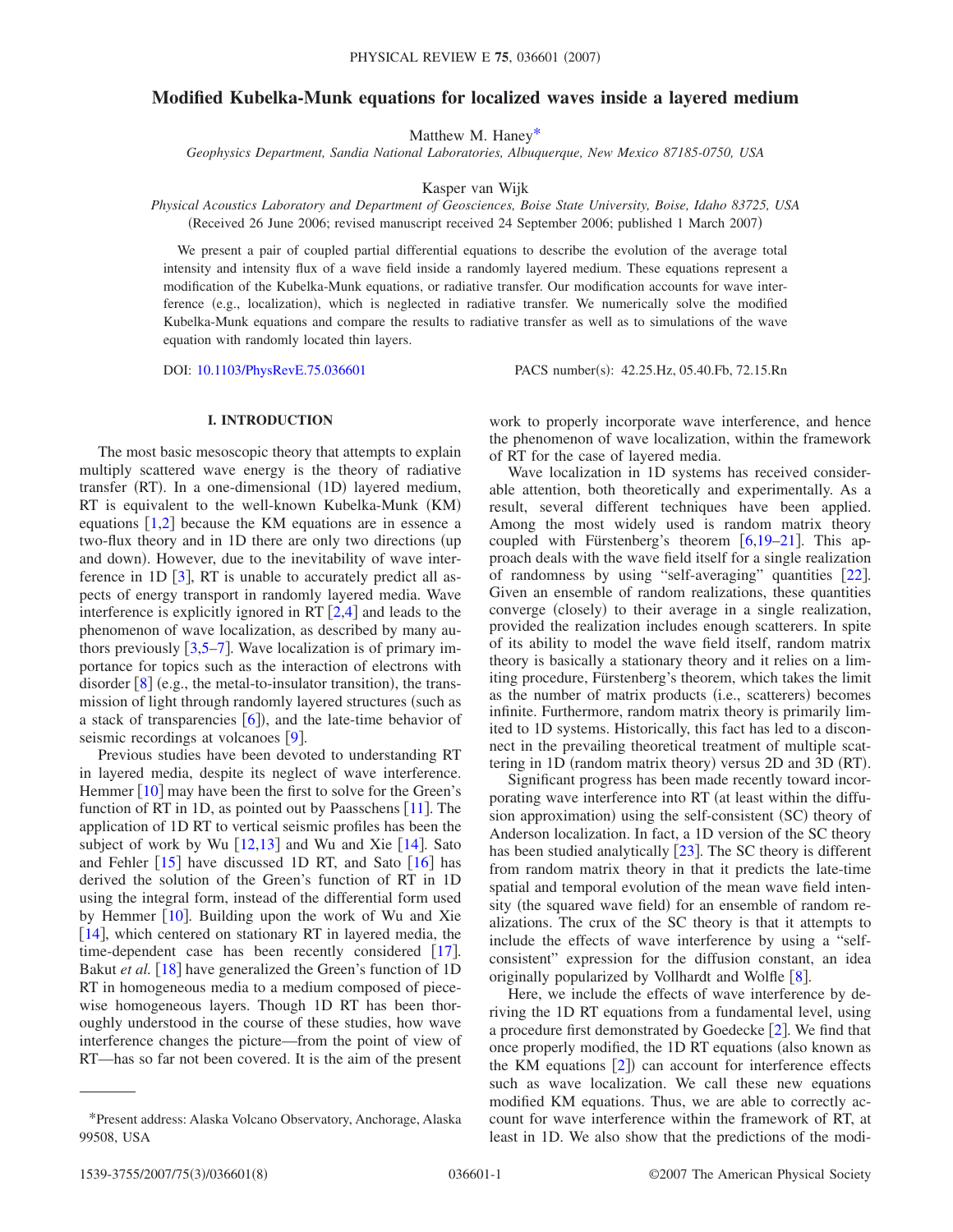<span id="page-2-0"></span>

FIG. 1. The up- and down-going waves near scatterer *n*. We consider a random medium consisting of thin layers, or 1D scatterers, of thickness *d* and local wave number *k* embedded in a homogeneous background medium of wave number  $k_0$ .

fied KM equations agree with predictions of random matrix theory: namely, the expected exponential decay of the steady-state transmission coefficient with sample size. We finish by testing and verifying the modified KM equations through a comparison with numerical simulations of the wave equation. In contrast to the 1D version of the SC theory [[23](#page-8-21)], the modified KM equations hold for all times and model both the total intensity and the intensity flux. At the end, we comment on the prospects of generalizing the 1D theory to higher dimensions, especially 3D where the notorious and interesting transition from extended to localized wave propagation occurs.

#### **II. SCATTERING MATRIX WITH INTERFERENCE TERMS**

We aim to derive equations similar to the 1D RT equations, or KM equations, but with the explicit inclusion of wave interference. Although it is not necessary, we assume in the following that there is no absorption for simplicity. For a layered medium made up of thin layers, or 1D scatterers, embedded in a homogeneous background medium, the scattering matrix relating incident and scattered waves at scatterer *n* is

$$
\begin{bmatrix} \underline{\acute{S}}_n \\ \dot{\underline{S}}_{n+1} \end{bmatrix} = \begin{bmatrix} r & t \\ t & r \end{bmatrix} \begin{bmatrix} \underline{\grave{S}}_n \\ \underline{\acute{S}}_{n+1} \end{bmatrix},
$$
(1)

<span id="page-2-2"></span>where *r* and *t* are the reflection and transmission coefficients of a scatterer,  $\hat{S}_{n+1}$  and  $\hat{S}_{n+1}$  are the downward and upward propagating complex wave amplitudes at the base of scatterer *n*, and  $\underline{\hat{S}}_n$  and  $\underline{\hat{S}}_n$  are the downward and upward propagating complex wave amplitudes at the top of scatterer  $n$ , as shown in Fig. [1.](#page-2-0) Note that the complex wave amplitudes at the top of scatterer *n*,  $\hat{S}_n$  and  $\hat{S}_n$ , are related to the complex wave amplitudes at the base of scatterer  $n-1$ ,  $\hat{S}_n$  and  $\hat{S}_n$ , by simple phase advance or delay

$$
\underline{\hat{S}}_n = \frac{\hat{S}_n}{\sqrt{Z}},
$$
\n
$$
\underline{\hat{S}}_n = \sqrt{Z}\hat{S}_n,
$$
\n(2)

<span id="page-2-1"></span>where  $\sqrt{Z}$  is the delay operator associated with the propagation time between scatterers *n* and  $n-1$  [[24](#page-8-22)]. From Eq. ([2](#page-2-1)), it

follows that  $|\underline{\hat{S}}_n|^2 = |\hat{S}_n|^2$  and  $|\underline{\hat{S}}_n|^2 = |\hat{S}_n|^2$ . By taking the squared magnitude of the two equations making up the scattering matrix, Eq.  $(1)$  $(1)$  $(1)$ , and adding and subtracting them, we thus arrive at the equations

<span id="page-2-3"></span>
$$
|\dot{S}_n|^2 + |\dot{S}_{n+1}|^2 = (|r|^2 + |t|^2)(|\dot{S}_n|^2 + |\dot{S}_{n+1}|^2) + (r^*t + t^*r)(\underline{\dot{S}}_n^*\dot{S}_{n+1} + \underline{\dot{S}}_n\dot{S}_{n+1}^*),
$$
(3)

<span id="page-2-4"></span>
$$
|\dot{S}_n|^2 - |\dot{S}_{n+1}|^2 = (|r|^2 - |t|^2)(|\dot{S}_n|^2 - |\dot{S}_{n+1}|^2) + (r^*t - t^*) (\dot{S}_n^* \dot{S}_{n+1} - \dot{S}_n \dot{S}_{n+1}^*).
$$
 (4)

For a 1D scatterer embedded in a homogeneous medium, two identities exist:  $|r|^2 + |t|^2 = 1$ , or conservation of energy, and  $r^*t + t^*r = 0$ , as shown by Ursin [[25](#page-8-23)]. With these identities, expressions  $(3)$  $(3)$  $(3)$  and  $(4)$  $(4)$  $(4)$  can be simplified as

$$
|\dot{S}_{n+1}|^2 - |\dot{S}_{n+1}|^2 = |\dot{S}_n|^2 - |\dot{S}_n|^2,\tag{5}
$$

<span id="page-2-6"></span><span id="page-2-5"></span>
$$
(|\dot{S}_{n+1}|^2 + |\dot{S}_{n+1}|^2) - (|\dot{S}_n|^2 + |\dot{S}_n|^2)
$$
  
= 
$$
-2\frac{|r|^2}{|t|^2}(|\dot{S}_n|^2 - |\dot{S}_n|^2) - 4\frac{\text{Im}(r^*t)}{|t|^2} \text{Im}(\dot{S}_n\dot{S}_{n+1}^*).
$$
 (6)

Note that the interference terms are not present in Eq.  $(5)$  $(5)$  $(5)$ . This equation states that the energy flux between scatterers *n* and *n*− 1 equals that between scatterers *n* and *n*+ 1. The principle of energy flux conservation in layered media has been used by Claerbout to derive the method of "acoustic daylight imaging"  $(24)$  $(24)$  $(24)$  in Chap. 8). In contrast, Eq.  $(6)$  $(6)$  $(6)$ , which describes the local change in total intensity on either side of a scatterer, contains an interference term. This term depends on the correlation between the downward propagating wave field at the top of scatterer *n*  $(\underline{\hat{S}}_n)$  and the upward propagating wave field at the base of scatterer *n*  $(\acute{S}_{n+1})$ .

We continue by averaging Eqs.  $(5)$  $(5)$  $(5)$  and  $(6)$  $(6)$  $(6)$  over ensembles of randomly placed scatterers. We denote ensemble averages with brackets  $\langle \cdots \rangle$  and thus the ensemble average of the squared magnitude of the down-going wave field between scatterers *n*−1 and *n* by  $\langle |\hat{S}_n|^2 \rangle = \hat{I}_n$  and so on for other wave field quantities. With ensemble averaging, we obtain from Eqs.  $(5)$  $(5)$  $(5)$  and  $(6)$  $(6)$  $(6)$  that

$$
(\tilde{I}_{n+1} - \tilde{I}_{n+1}) - (\tilde{I}_n - \tilde{I}_n) = 0, \tag{7}
$$

<span id="page-2-8"></span><span id="page-2-7"></span>
$$
(\hat{I}_{n+1} + \hat{I}_{n+1}) - (\hat{I}_n + \hat{I}_n) = -2 \frac{|r|^2}{|t|^2} (\hat{I}_n - \hat{I}_n)
$$

$$
-4 \frac{\text{Im}(r^*t)}{|t|^2} \text{Im}(\hat{S}_n \hat{S}_{n+1}^*) . \tag{8}
$$

The stationary 1D RT equations result from these equations by first assuming zero correlation in phase between wave fields propagating in opposite directions at scatterer *n*,  $\langle \hat{\underline{S}}_n \hat{S}_{n+1}^* \rangle = 0$ , followed by taking a limiting procedure to move from discrete to continuous variables, as shown by Goedecke  $\lceil 2 \rceil$  $\lceil 2 \rceil$  $\lceil 2 \rceil$ .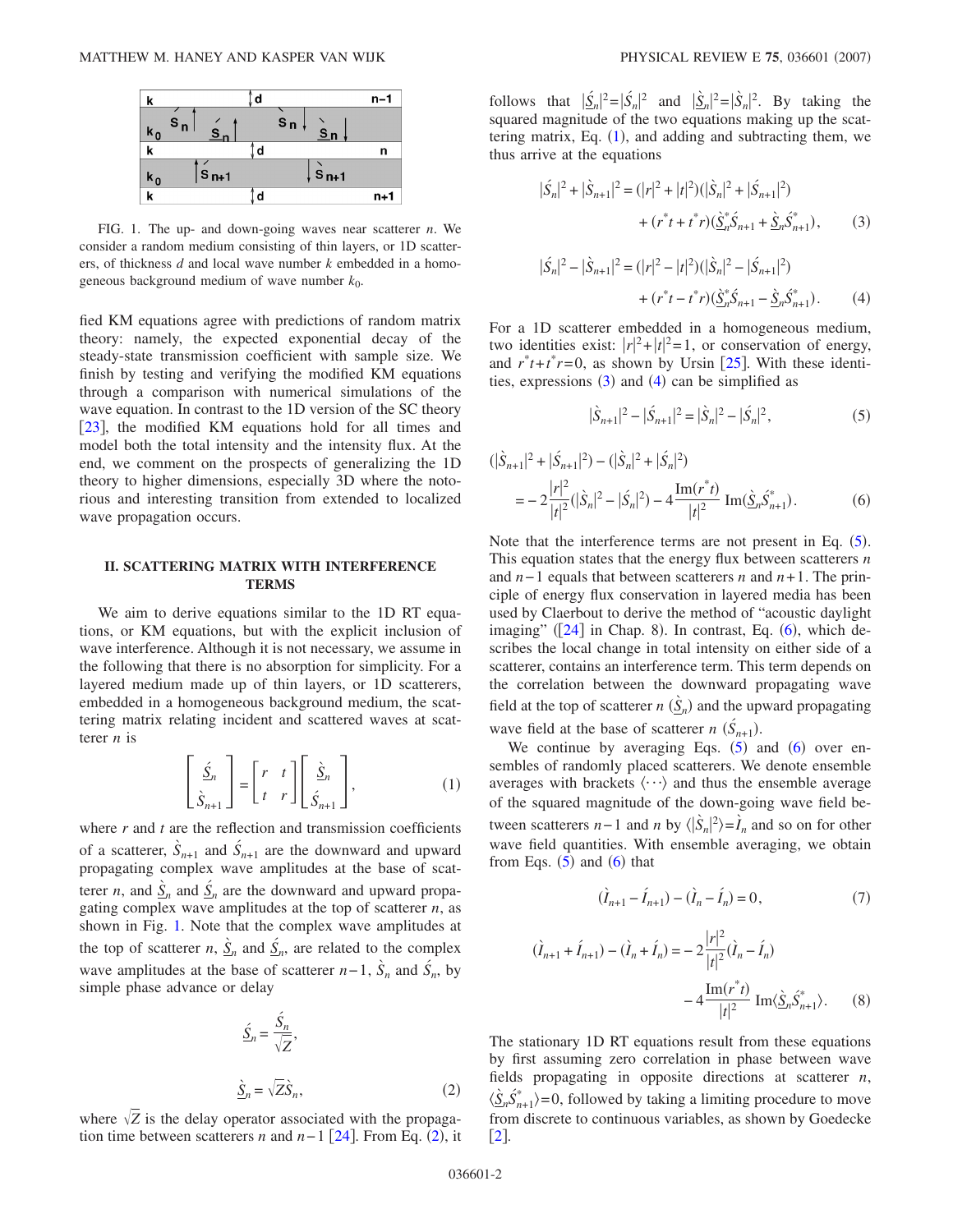It is well known, however, that wave interference causes the term  $\langle \hat{S}_n \hat{S}_{n+1}^* \rangle$  to be nonzero, especially in 1D. We thus include the term containing  $\langle \underline{\hat{S}}_n \hat{S}^*_{n+1} \rangle$ , and therefore account for interference effects, by considering the directional wave fields on either side of a planar source within a 1D random medium. We take the depth axis (*z* axis) positive downward. First, consider the situation above the source depth  $z_s$ . There, the up-going wave field  $\underline{S}_n$  is the wave field incident from the source direction and it can be related to the down-going wave field  $\hat{S}_n$  using the reflection coefficient  $R_1$  for the entire random medium above scatterer *n* as  $\lceil 26 \rceil$  $\lceil 26 \rceil$  $\lceil 26 \rceil$ 

$$
R_1 \underline{\acute{S}}_n = \underline{\grave{S}}_n. \tag{9}
$$

<span id="page-3-0"></span>Moreover, the up-going wave field  $\hat{S}_{n+1}$  can be related to the up-going wave field on the other side of scatterer  $n, \underline{S}_n$ , using the reflection and transmission coefficients of a single scatterer, *r* and *t*, and the reflection coefficient for the entire random medium below scatterer  $n$ , denoted  $R_2$ , as

$$
\underline{\hat{S}}_n = \frac{t\hat{S}_{n+1}}{1 - rR_2}.\tag{10}
$$

<span id="page-3-1"></span>Equations ([9](#page-3-0)) and ([10](#page-3-1)) relate the wave fields  $\hat{S}_{n+1}$  and  $\hat{S}_n$ :

$$
\underline{\hat{S}}_n = \frac{R_1 t \hat{S}_{n+1}}{1 - r R_2}.
$$
\n(11)

Substituting this relationship for  $\hat{S}_n$  into Eq. ([8](#page-2-7)) and assuming the ensemble averaging can be distributed as

Im
$$
\left\langle \frac{R_1 t}{1 - rR_2} |\dot{S}_{n+1}|^2 \right\rangle = \langle |\dot{S}_{n+1}|^2 \rangle \text{Im} \left\langle \frac{R_1 t}{1 - rR_2} \right\rangle,
$$
 (12)

Eq.  $(8)$  $(8)$  $(8)$  above the source becomes

<span id="page-3-2"></span>
$$
(\hat{I}_{n+1} + \hat{I}_{n+1}) - (\hat{I}_n + \hat{I}_n) = -2\frac{|r|^2}{|t|^2}(\hat{I}_n - \hat{I}_n)
$$

$$
-4\hat{I}_{n+1}\frac{\text{Im}(r^*\hat{t})}{|t|^2}\text{Im}\left(\frac{R_1t}{1 - rR_2}\right). \tag{13}
$$

Applying the same considerations to the situation below the source depth  $z<sub>s</sub>$  means that the direction of the wave field incident from the source is the opposite of the case just shown. In addition, the roles of the terms  $R_1$  and  $R_2$  are different:  $R_1$  is now the reflection coefficient for the entire random medium beneath scatterer *n* and  $R_2$  is the reflection coefficient for the entire random medium above scatterer *n*. This convention maintains the same relation between  $R_1$  and  $R_2$  and the direction of the incident wave field as was used previously. Thus, starting with  $R_1\hat{S}_{n+1} = \hat{S}_{n+1}$ , Eq. ([8](#page-2-7)) below the source is

<span id="page-3-3"></span>
$$
(\tilde{I}_{n+1} + \tilde{I}_{n+1}) - (\tilde{I}_n + \tilde{I}_n) = -2 \frac{|r|^2}{|t|^2} (\tilde{I}_n - \tilde{I}_n)
$$

$$
-4 \tilde{I}_n \frac{\text{Im}(r^*t)}{|t|^2} \text{Im} \left\langle \frac{R_1^* t^*}{1 - r^* R_2^*} \right\rangle.
$$
(14)

For a single realization of the ensemble, the  $R_1$  and  $R_2$  here are not necessarily equal to the  $R_1$  and  $R_2$  considered previously. However, the ensemble averages of the reflection coefficients on either side of the source are the same since the spacings of the scatterers above and below the source are drawn from the same random distribution. From Eqs.  $(13)$  $(13)$  $(13)$ and ([14](#page-3-3)), the two situations differ not only by the direction of the wave field present in the last term  $(\hat{I}_n \text{ or } \hat{I}_{n+1})$ , but also by a sign change in the last term (since sgn $\left[\text{Im}\left(\frac{R_1^*t^*}{1-r^*t}\right)\right]$  $\frac{R_1^* t^*}{1 - r^* R_2^*}$ )  $=-\text{sgn}\left[\text{Im}\left\langle \frac{R_1t}{1-rR_2} \right\rangle \right]$ ).

#### **III. MODIFIED KM THEORY: THE STATIONARY CASE**

With these two cases (above and below the source), we now take the limiting procedure—as discussed by Goedecke [2](#page-8-1)—to move from the discrete to the continuous case. We examine here the case below the source and then state the result for the case above the source, since the procedure for the two cases is the same. First, note that  $\hat{I}_{n+1}$  and  $\hat{I}_{n+1}$  are defined at the base of scatterer *n*, just as  $\hat{I}_n$  and  $\hat{I}_n$  are defined at the base of scatterer *n*− 1. We define the average spacing between the scatterers as  $\rho^{-1}$  and thus the number of scatterers per unit depth is  $\rho$  (the number density). Multiplying both sides of Eq.  $(14)$  $(14)$  $(14)$  by  $\rho$  results in

<span id="page-3-4"></span>
$$
\frac{(\hat{I}_{n+1} + \hat{I}_{n+1}) - (\hat{I}_n + \hat{I}_n)}{\rho^{-1}} = -2\rho \frac{|r|^2}{|t|^2} (\hat{I}_n - \hat{I}_n)
$$

$$
-4\rho \hat{I}_n \frac{\text{Im}(r^*t)}{|t|^2} \text{Im}\left\langle \frac{R_1^*t^*}{1 - r^*R_2^*} \right\rangle.
$$
(15)

As pointed out by Goedecke  $[2]$  $[2]$  $[2]$ , the term on the left-hand side of Eq.  $(15)$  $(15)$  $(15)$  becomes a spatial derivative when making the transition to a continuous depth variable  $n\rho^{-1} \rightarrow z$ . Therefore, the directional wave fields become functions of *z*—that is,  $\hat{I}_n = I_d(z)$  and  $\hat{I}_n = I_u(z)$  where  $I_d$  and  $I_u$  are the ensembleaveraged down-going and up-going intensities. Therefore, Eq.  $(15)$  $(15)$  $(15)$  becomes

<span id="page-3-5"></span>
$$
\frac{d(I_d + I_u)}{dz} = -2\rho \frac{|r|^2}{|t|^2} (I_d - I_u) - 4\rho I_d \frac{\text{Im}(r^*t)}{|t|^2} \text{ Im}\left(\frac{R_1^*t^*}{1 - r^*R_2^*}\right).
$$
\n(16)

We further simplify Eq.  $(16)$  $(16)$  $(16)$  by defining the ensembleaveraged total intensity  $I_t = I_d + I_u$  and the ensemble-averaged intensity flux  $I_f = I_d - I_u$ . This simplifies Eq. ([16](#page-3-5)) as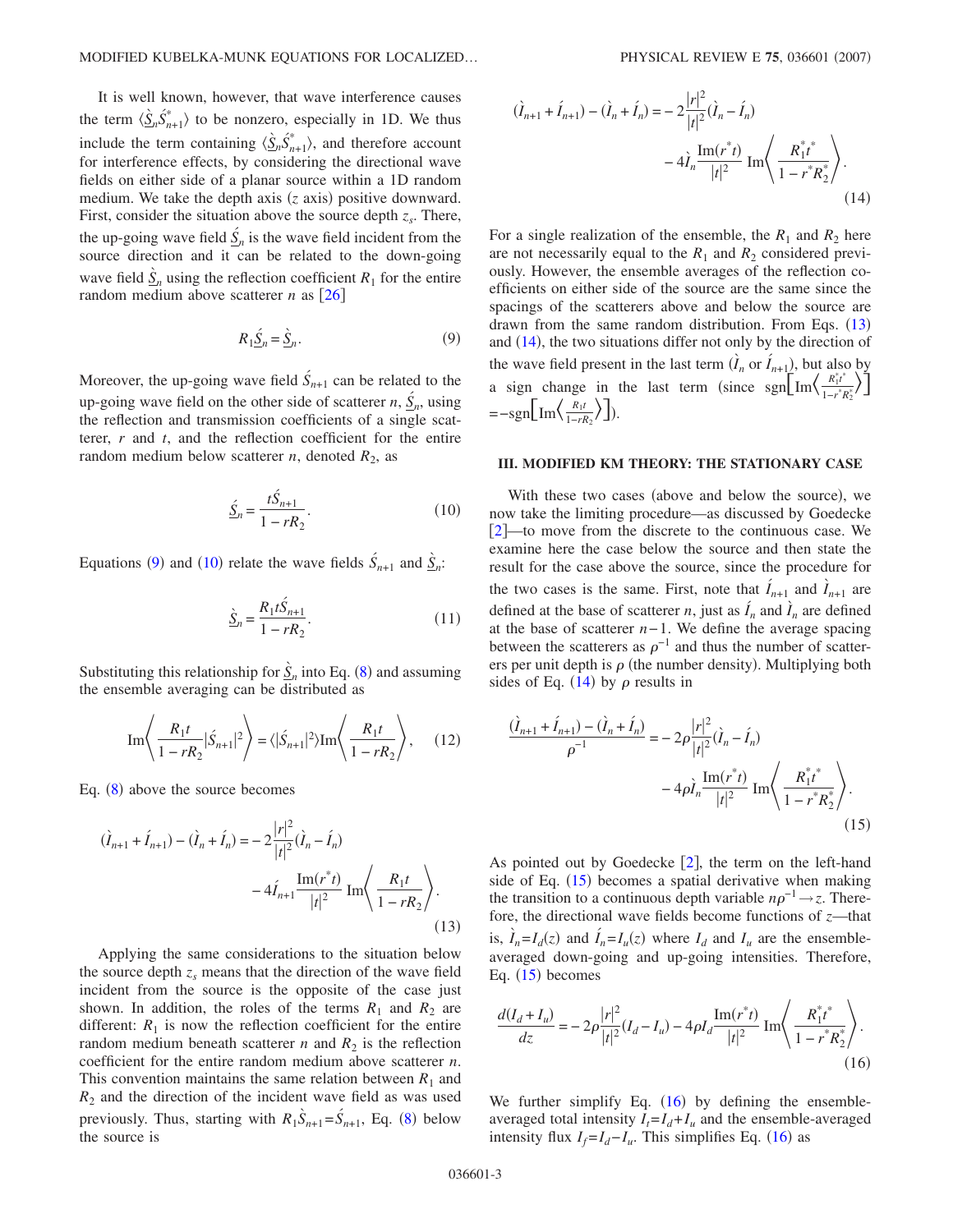$$
\frac{dI_t}{dz} = -2\rho \frac{|r|^2}{|t|^2} I_f - 4\rho I_d \frac{\text{Im}(r^*t)}{|t|^2} \text{Im}\left\langle \frac{R_1^*t^*}{1 - r^*R_2^*} \right\rangle. \tag{17}
$$

<span id="page-4-1"></span><span id="page-4-0"></span>We finally define the scattering mean free path  $\ell_s$ , the localization length  $\ell_{loc}$ , and a dimensionless parameter *B* as

$$
\frac{B}{\ell_s} = \rho \frac{|r|^2}{|t|^2},
$$
\n
$$
\frac{1}{\ell_{loc}} = 2\rho \frac{\text{Im}(r^*t)}{|t|^2} \text{Im}\left\langle \frac{R_1^*t^*}{1 - r^*R_2^*} \right\rangle. \tag{18}
$$

<span id="page-4-3"></span>Using these parameters, we can rewrite Eq.  $(17)$  $(17)$  $(17)$  concisely as

$$
\frac{dI_t}{dz} = \frac{-2B}{\ell_s} I_f - \frac{2}{\ell_{loc}} I_d.
$$
\n(19)

We have chosen the definitions in Eq.  $(18)$  $(18)$  $(18)$  in a manner consistent with the usual definitions for these quantities [[2](#page-8-1)[,3](#page-8-2)]. For instance, regarding the quantity  $\rho |r|^2/|t|^2$ , in the weak-scattering limit  $(|t|^2 \approx 1)$  we find that

$$
\rho \frac{|r|^2}{|t|^2} \approx \rho |r|^2 = \rho (|r|^2 + |t - 1|^2) \frac{|r|^2}{|r|^2 + |t - 1|^2} = \frac{B}{\ell_s}, \quad (20)
$$

where

$$
B = \frac{|r|^2}{|r|^2 + |t - 1|^2}.
$$
 (21)

<span id="page-4-2"></span>Thus, *B* is a dimensionless parameter describing the direc-tionality of the scattering [[17](#page-8-16)]. For isotropic scattering, *B*  $= 1/2$ . In addition we define

$$
\frac{1}{\ell_s} = \rho(|r|^2 + |t - 1|^2),\tag{22}
$$

consistent with what we know for the 1D scattering cross section from Sheng [[3](#page-8-2)]:  $\sigma_s = |r|^2 + |t-1|^2$ . Therefore, from Eq. ([22](#page-4-2)), we can identify the factor  $\rho(|r|^2 + |t-1|^2) = \rho \sigma_s$ . In the weak-scattering limit, it is well known that  $\ell_s = 1/\rho \sigma_s$ . Thus, our definition for  $\ell_s$  in Eq. ([22](#page-4-2)) is consistent with the usual definition of  $\ell_s$  in the weak-scattering limit. The appendix demonstrates the consistency of the definition for  $\ell_{loc}$  as it appears in Eq.  $(19)$  $(19)$  $(19)$  based on the relation in Eq.  $(18)$  $(18)$  $(18)$ .

<span id="page-4-6"></span>We have just shown how to apply the limiting procedure to Eq.  $(14)$  $(14)$  $(14)$ . Applying the same limiting procedure to Eqs.  $(7)$  $(7)$  $(7)$ and ([13](#page-3-2)) gives all of the necessary stationary transport equations, which we summarize here:

$$
\frac{dI_f}{dz} = 0,\t(23)
$$

$$
\frac{dI_t}{dz} = \frac{-2B}{\ell_s} I_f + \frac{2}{\ell_{loc}} I_u \quad \text{(for } z < z_s\text{)}
$$
\n
$$
= \frac{-2B}{\ell_s} I_f - \frac{2}{\ell_{loc}} I_d \quad \text{(for } z > z_s\text{)}.\tag{24}
$$

<span id="page-4-4"></span>These equations comprise the modified KM equations in the stationary case. Equation ([24](#page-4-4)) may be rewritten more concisely as

$$
\frac{dI_t}{dz} = -2\left[\frac{B}{\ell_s} + \frac{1}{\ell_{loc}}\right]I_f - \frac{\text{sgn}(z - z_s)}{\ell_{loc}}(I_t - |I_f|),\tag{25}
$$

<span id="page-4-5"></span>where the quantity  $I_t - |I_f|$  is either  $2I_u$  for  $z > z_s$  or  $2I_d$  for  $z \leq z$  it is twice the intensity propagating back toward the source. Equation  $(25)$  $(25)$  $(25)$  shows that the inclusion of wave interference in the KM (or RT) equations leads to two additional terms which affect the average total intensity in different ways. The first term containing  $1/\ell_{loc}$  on the right-hand side  $(RHS)$  of Eq.  $(25)$  $(25)$  $(25)$  causes the coherent intensity to decay more rapidly than when wave interference is neglected. Furthermore, the second term containing  $1/\ell_{loc}$  on the RHS causes the spatial distribution of the incoherent intensity to be entirely different than in the case of no interference (as demonstrated later in a numerical example). The form of Eq. ([25](#page-4-5)) allows the identification of the extinction mean free path (the decay of the coherent intensity),  $1/\ell_{ext} = B/\ell_s + 1/\ell_{loc}$ . This insight is possible since the quantity  $I_t - |I_f|$  in Eq. ([25](#page-4-5)) is zero for the coherent intensity. Note that the coherent intensity decays exponentially even without interference effects ( $\ell_{loc} \rightarrow \infty$ , or RT) due to scattering out of the forward direction.

## **IV. MODIFIED KM THEORY: THE TIME-DEPENDENT CASE**

Having derived the modified KM equations for the stationary case in Eqs.  $(25)$  $(25)$  $(25)$  and  $(23)$  $(23)$  $(23)$ , we will turn our attention to the time-dependent (dynamic) case. Given the current coordinate system for *z*, this is accomplished by noting that  $dI_u/dz = \partial I_u/\partial z + v^{-1}\partial I_u/\partial t$  and  $dI_d/dz = \partial I_d/\partial z - v^{-1}\partial I_d/\partial t$ , where  $v$  is the velocity of energy transport (the energy velocity). Including the presence of planar isotropic (zero net down-going component) sources  $[17]$  $[17]$  $[17]$ , we obtain the following time-dependent equations

$$
\frac{\partial I_f}{\partial z} + \frac{1}{v} \frac{\partial I_t}{\partial t} = \frac{\Gamma}{v},\tag{26}
$$

<span id="page-4-8"></span><span id="page-4-7"></span>
$$
\frac{\partial I_t}{\partial z} + \frac{1}{v} \frac{\partial I_f}{\partial t} = -2 \left[ \frac{B}{\ell_s} + \frac{1}{\ell_{loc}} \right] I_f - \frac{\text{sgn}(z - z_s)}{\ell_{loc}} (I_t - |I_f|),\tag{27}
$$

where  $\Gamma$  is the isotropic (omnidirectional) source term [[17](#page-8-16)]. Note that for  $\ell_{loc} \to \infty$  (no wave interference), Eqs. ([26](#page-4-7)) and  $(27)$  $(27)$  $(27)$  are the same equations as have been studied previously by others within the context of RT in layered media  $[12–14,17]$  $[12–14,17]$  $[12–14,17]$  $[12–14,17]$  $[12–14,17]$ .

With Eqs.  $(26)$  $(26)$  $(26)$  and  $(27)$  $(27)$  $(27)$ , which are the modified KM equations in the time-dependent case, we proceed to numerically solve the equations for two cases: with interference and without  $(\ell_{loc} \rightarrow \infty$ , or RT). These cases are compared to ensemble averages of simulations of the wave equation.

#### **V. NUMERICAL SIMULATIONS**

Our numerical solution of Eqs.  $(26)$  $(26)$  $(26)$  and  $(27)$  $(27)$  $(27)$  exploits staggered grid-finite-difference methods  $[27]$  $[27]$  $[27]$ . In this technique, we calculate the total intensity  $I_t$  and the intensity flux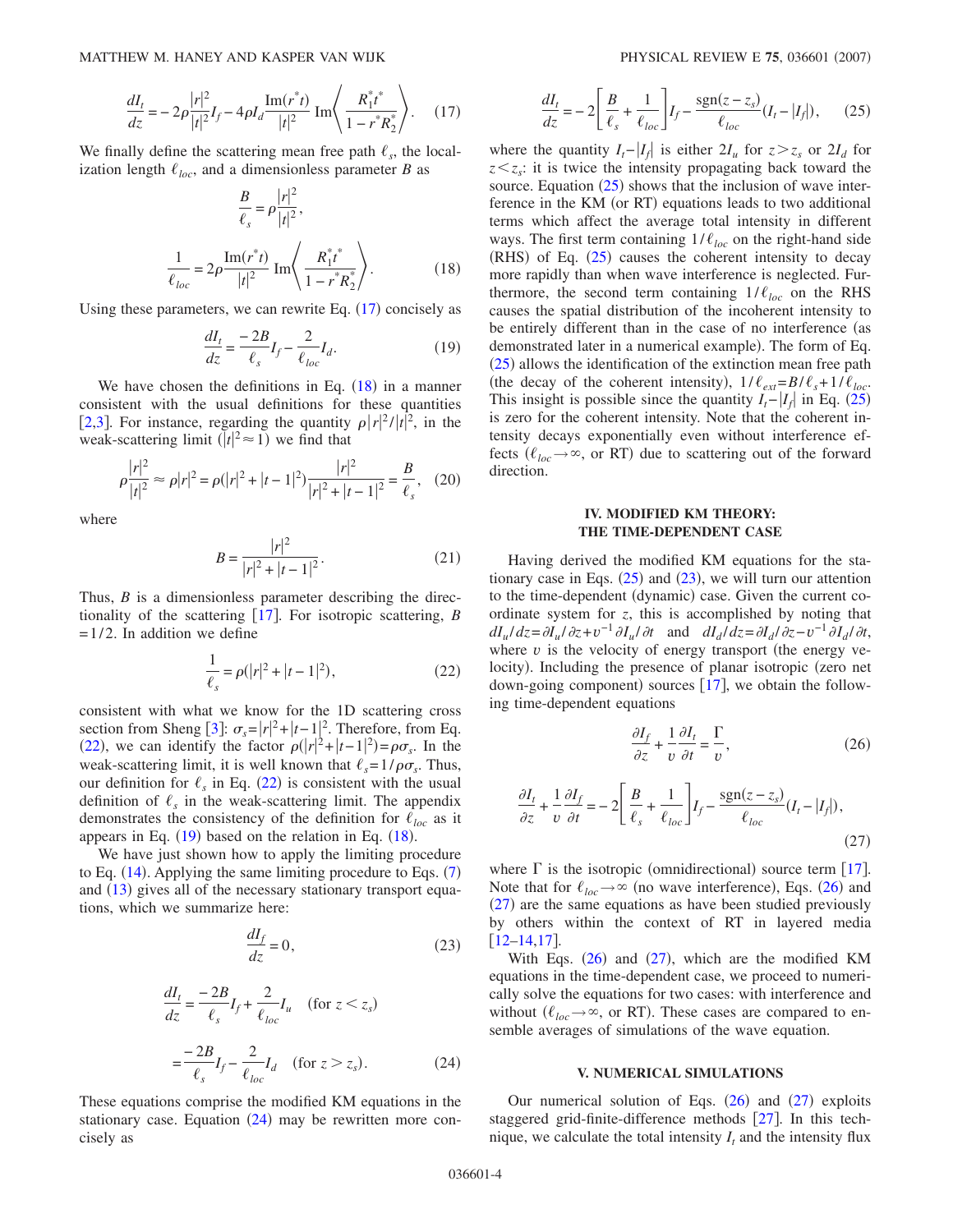<span id="page-5-1"></span>

FIG. 2. (Color online) Comparison of numerical results for ensemble-averaged wave propagation (thin blue line) and standard KM theory, or RT (thick black line). The various panels show (a)  $t = 0$  s, (b)  $t = 0.02$  s, (c)  $t = 0.045$  s, and (d)  $t = 0.11$  s. The source time function is zero phase and hence acausal (symmetric about  $t$  $=0$  s).

*If* on different spatial grids that have been shifted by half of a grid spacing and on different temporal grids shifted by half of a time step. Our purpose is to test whether the modified KM equations  $(26)$  $(26)$  $(26)$  and  $(27)$  $(27)$  $(27)$  predict the results of a wavebased simulation. Therefore, we also simulate the wave <span id="page-5-0"></span>equation for normally incident plane waves in a layered medium, excited by a planar force source:

$$
\frac{1}{c^2(z)}\frac{\partial^2 u}{\partial t^2} - \frac{\partial^2 u}{\partial z^2} = \frac{1}{\rho c^2(z)} F w(t) \delta(z),\tag{28}
$$

where *u* is the displacement field as a function of time *t* and spatial coordinate *z*, *c* is the phase velocity,  $\rho$  is the density of the medium, *F* is a dimensionless constant related to the strength of the forcing function,  $w(t)$  is the dimensionless source time function, and  $\delta(z)$  is the spatial delta function. We simulate Eq.  $(28)$  $(28)$  $(28)$  by the finite-difference method using centered, second-order approximations for the derivatives. The details of the numerical implementation have been previously discussed in Haney *et al.* [[17](#page-8-16)].

The setup of our numerical simulation is as follows: for a single realization, we place 50 scatterers randomly over a depth range of *L*= 200 m. The scatterers are lower in propagation velocity (1000 m/s) than the background medium  $(2000 \text{ m/s})$  but have the same density. We excite a source in the center of the 200-m range at  $z<sub>s</sub>=0$  m. At the ends of the 200-m range are absorbing boundaries. To obtain ensemble averages of the total intensity, we first bandpass-filter our numerical results from a single realization with a Gaussian filter peaked at 500 Hz. We filter in the frequency domain since the transport properties (i.e.,  $\ell_s$  and  $\ell_{loc}$ ) are strongly dependent on frequency. In other words, Eqs.  $(26)$  $(26)$  $(26)$  and  $(27)$  $(27)$  $(27)$ model the wave experiment in a particular frequency band. After filtering, we square the wave field for each of 100 simulations with randomly placed scatterers and then add the squared wave fields. From the ensemble-averaged wave fields, we estimate the extinction mean free path  $\ell_{ext}$  from the decay of the coherent intensity and the localization length  $\ell_{loc}$  from the exponential decay of the incoherent intensity away from the source. We find  $\ell_{ext} = 38.1 \pm 0.5$  m and  $\ell_{loc}$  $= 57.2 \pm 1.7$  m. These two parameters enter into Eqs.([26](#page-4-7)) and  $(27)$  $(27)$  $(27)$ . We further find that the energy velocity of the coherent wave is only slightly altered from the phase velocity of the background medium  $(2000 \text{ m/s})$ , which is expected since the scatterers we employ are 1D versions of Rayleigh scatterers  $(B=1/2$ , with thickness *d* much less than the dominant wavelength)  $\left[3\right]$  $\left[3\right]$  $\left[3\right]$ , and hence are not resonant scatterers.

The thick black line in Fig. [2](#page-5-1) is the total intensity from the numerical solution of the standard KM equations (RT,  $\ell_{loc}$ )  $\rightarrow \infty$ ), with the wave simulation shown as the thin blue line. Note that these snapshots are logarithmic in intensity. Strong localization effects are evident in the wave simulation as seen in the sharp exponential peak in the total intensity at the source position at later times. This behavior is not captured in the solution of the standard KM equations, which predict that the total intensity is *flat* around the source position. In addition, the standard KM equations significantly underpredict the decay of the coherent wave. The discrepancy between standard KM theory and the wave simulation is most evident at  $t = 0.11$  s in Fig. [2](#page-5-1)(d), where the wave simulation shows a concentration of total intensity near the source position.

The simulation for the modified KM equations is the thick black line in Fig. [3.](#page-6-0) In contrast to the standard KM equations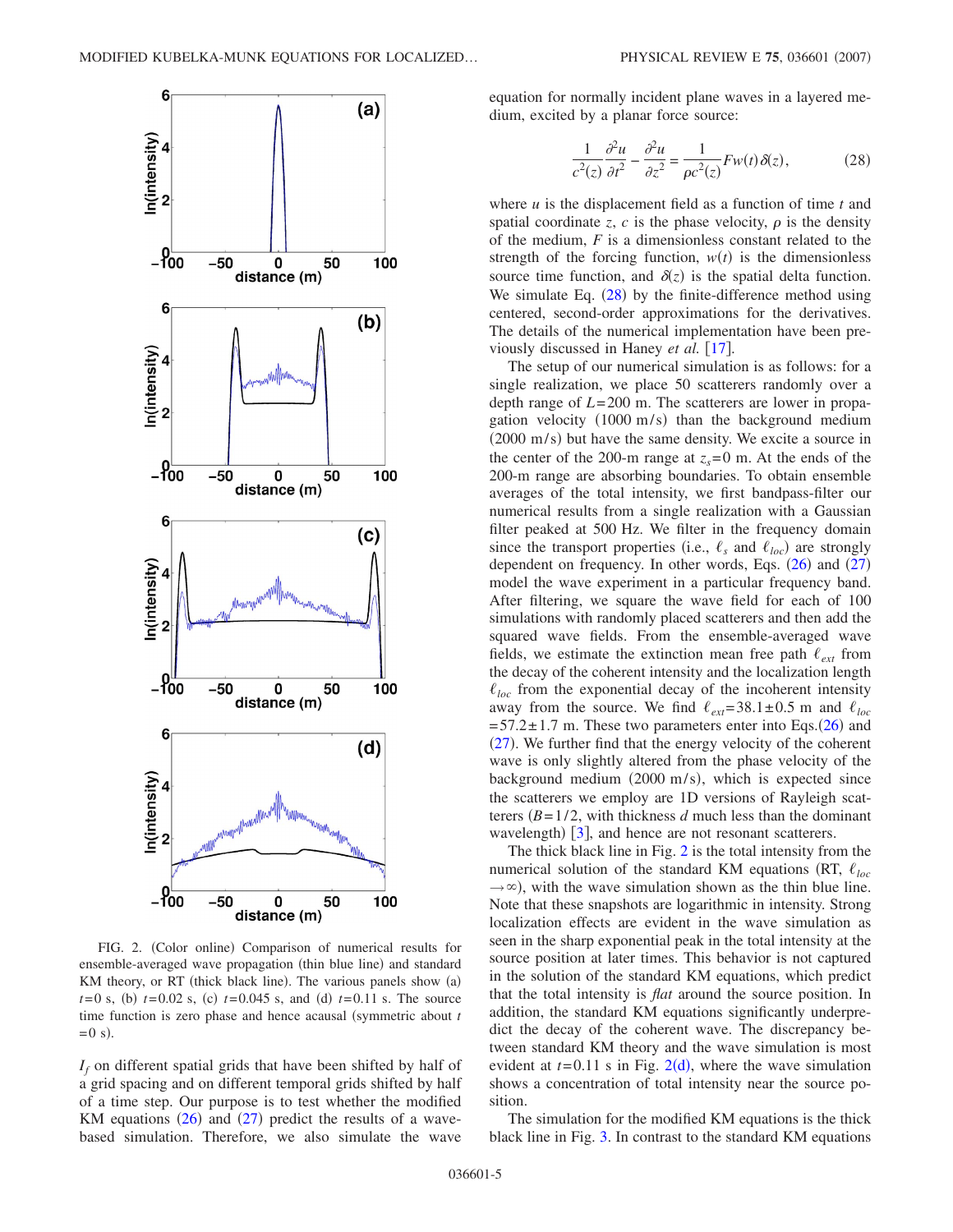<span id="page-6-0"></span>

FIG. 3. (Color online) Comparison of numerical results for ensemble-averaged wave propagation (thin blue line) and modified KM theory (thick black line). The panels show the same times as depicted in Fig. [2.](#page-5-1) The modified KM equations are seen to accurately model the exponential localization of intensity at the source position than in Fig. [2.](#page-5-1)

(or RT), the modified KM equations capture the exponentially peaked behavior of the total intensity near the source position and, at all times, agree well with the wave simulation. Thus, the modified KM equations are capable of modeling the transport of intensity in 1D localized media, where interference effects cannot be ignored. It is worth emphasizing finally that both the standard KM solution in Fig. [2](#page-5-1) and the modified KM solution in Fig. [3](#page-6-0) satisfy global energy conservation.

#### **VI. CONCLUSION**

With a proper modification to the well-known Kubelka-Munk equations, we are able to accurately describe the transport of wave intensity in a 1D layered medium at all times, even when interference effects dominate (e.g., wave localization). This is confirmed by numerical simulations comparing wave simulations and the modified Kubelka-Munk equations. In the future, we plan to extend our approach, which currently uses only two fluxes, to a theory valid for 2D and 3D disordered media. One approach to this extension would utilize higher-dimensional discrete flux theories as described by Cwilich  $[28]$  $[28]$  $[28]$ . Such a transport theory will be capable of simultaneously describing the propagating coherent intensity, the intensity flux, and the localization transition in 3D.

#### **ACKNOWLEDGMENTS**

We thank John Scales for many useful discussions. Partially supporting KvW are the NSF Grant No. EAR-0337379) and ARO (Grant No. DAAD19-03-1-0292).

### **APPENDIX: VERIFICATION OF THE LOCALIZATION LENGTH**

Here, we give credence to our use of the term localization length  $\ell_{loc}$  as it appears in Eq. ([19](#page-4-3)). By doing so, we justify the expression for  $\ell_{loc}$  in Eq. ([18](#page-4-1)). We proceed by finding the stationary transmission coefficient for a slab geometry in the case of interference. We adopt the approach shown by van Rossum and Nieuwenhuizen  $\lceil 29 \rceil$  $\lceil 29 \rceil$  $\lceil 29 \rceil$ , wherein the authors derived the stationary transmission coefficient *T* for the case of no interference. In that case,  $T(L) \approx z_e/L$ , where  $z_e$  is the extrapolation length outside the slab and *L* is the thickness of the slab  $[29]$  $[29]$  $[29]$ . In analogy to electronic systems, the behavior  $T(L) \approx z_e/L$  is an expression of Ohm's law.

<span id="page-6-1"></span>We begin by taking the stationary version of Eqs.  $(26)$  $(26)$  $(26)$  and  $(27)$  $(27)$  $(27)$ :

$$
\frac{dI_f}{dz} = \frac{\Gamma}{v},\tag{A1}
$$

<span id="page-6-2"></span>
$$
\frac{dI_t}{dz} = -2\left[\frac{B}{\ell_s} + \frac{1}{\ell_{loc}}\right]I_f - \frac{\text{sgn}(z - z_s)}{\ell_{loc}}(I_t - |I_f|), \quad \text{(A2)}
$$

where, as discussed before in reference to Eqs.  $(26)$  $(26)$  $(26)$  and  $(27)$  $(27)$  $(27)$ ,  $\Gamma$  is the isotropic (omnidirectional) source term [[17](#page-8-16)]. Let a single stationary (planar) source act at depth  $z_s$ , such that  $\Gamma$  $=\delta(z-z_s)$ . Based on physical considerations, we know that *I<sub>t</sub>* is symmetric (even) about  $z=z_s$  and  $I_f$  is antisymmetric (odd). This, together with the fact that  $\Gamma = \delta(z - z_s)$  in Eq. ([A1](#page-6-1)), leads to the relation  $I_f = sgn(z-z_s)/2v$  and therefore that sgn $(I_f)$ =sgn $(z - z_s)$ . Since sgn $(I_f)|I_f| = I_f$ , Eq. ([A2](#page-6-2)) may be written as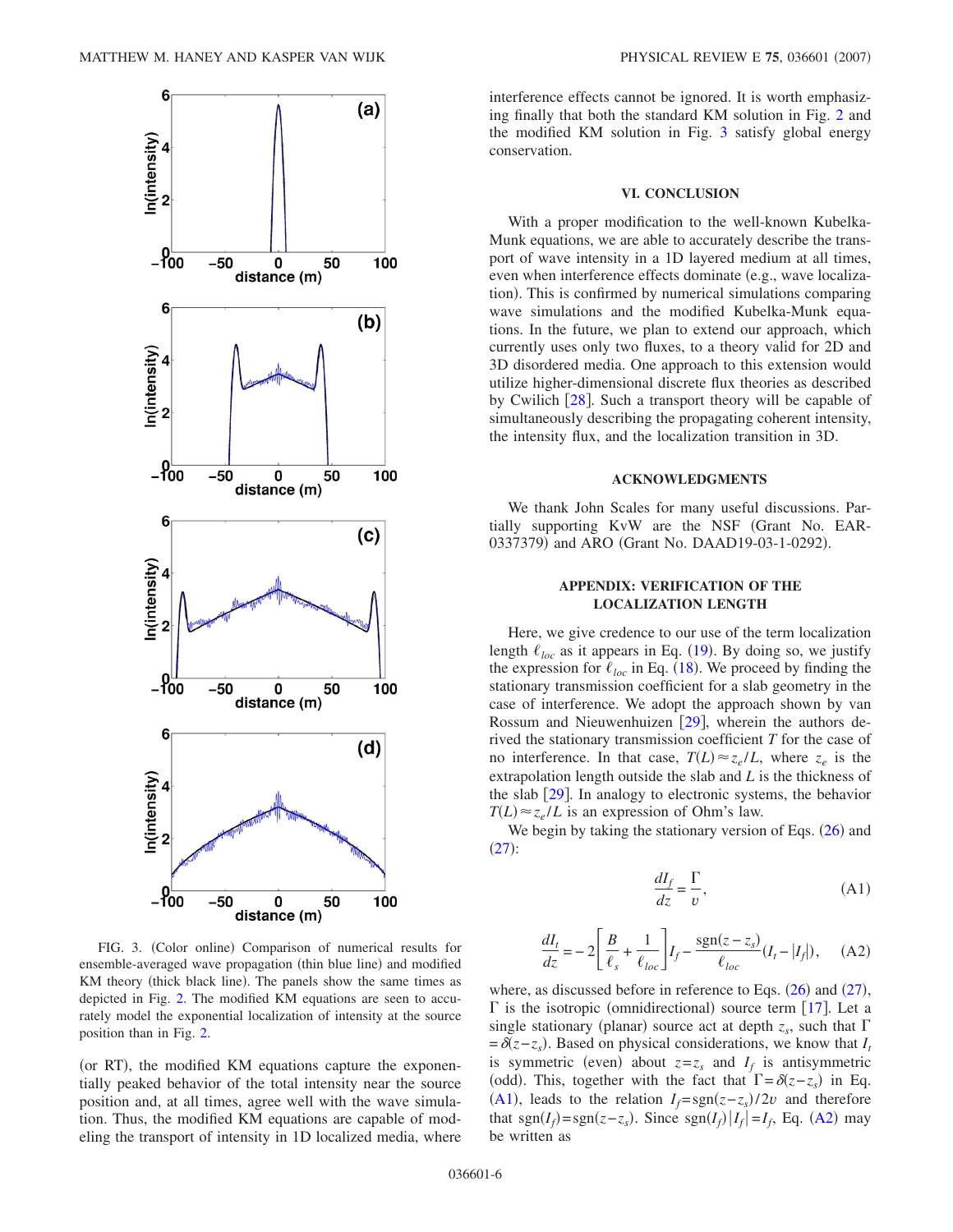$$
\frac{dI_t}{dz} = -\left[\frac{2B}{\ell_s} + \frac{1}{\ell_{loc}}\right]I_f - \frac{\text{sgn}(z - z_s)}{\ell_{loc}}I_t.
$$
 (A3)

<span id="page-7-1"></span><span id="page-7-0"></span>Solving this equation for  $I_f$  allows a substitution for  $I_f$  in Eq. ([A1](#page-6-1)). At depths away from the source (for  $z \neq z_s$ ), this gives an expression in terms of  $I_t$  only:

$$
\frac{d^2I_t}{dz^2} + \frac{1}{\ell_{loc}} \frac{d}{dz} \left[ sgn(z - z_s)I_t \right] = 0.
$$
 (A4)

For the case of no interference,  $\ell_{loc} \rightarrow \infty$ , Eq. ([A4](#page-7-0)) reduces to the Laplace equation (the diffusion equation in the stationary case). However, when interference is taken into account, the equation is a modified Laplace equation.

In preparation for an application of the standard approach shown by van Rossum and Nieuwenhuizen  $[29]$  $[29]$  $[29]$ , we proceed by investigating how the extrapolation length outside of a slab of thickness *L* changes when interference is accounted for. We use the well-known approach of Morse and Feshbach  $\lceil 30 \rceil$  $\lceil 30 \rceil$  $\lceil 30 \rceil$  to define the extrapolation length. Consider a slab containing randomly located thin layers extending from  $z=0$  to *z*=*L*. Outside of this interval, the medium is homogeneous. Take a planar source of intensity at some  $z_s < 0$ , outside of the slab. Since the entire slab extends over  $z=0$  to  $z=L$ , we have  $z_s \leq z$  and thus sgn $(z-z_s) = 1$  for all points *z* within the slab. In this case, Eqs.  $(A3)$  $(A3)$  $(A3)$  and  $(A4)$  $(A4)$  $(A4)$  are, for all points  $z$ inside of the slab, given by

$$
\frac{dI_t}{dz} = -\left[\frac{2B}{\ell_s} + \frac{1}{\ell_{loc}}\right]I_f - \frac{I_t}{\ell_{loc}}\tag{A5}
$$

<span id="page-7-6"></span><span id="page-7-2"></span>and

$$
\frac{\partial^2 I_t}{\partial z^2} + \frac{1}{\ell_{loc}} \frac{\partial I_t}{\partial z} = 0.
$$
 (A6)

At the far end of the slab  $z=L$ , we require there be no up-going intensity  $I_u = (I_t - I_f)/2 = 0$ . Now using Eq. ([A5](#page-7-2)), we substitute for  $I_f$  in the relation  $I_f - I_f = 0$ , giving an equation in terms of  $I_t$  only:

$$
I_t + \frac{\ell_{tr}\ell_{loc}}{\ell_{loc} + \ell_{tr}} \left[ \frac{dI_t}{dz} + \frac{I_t}{\ell_{loc}} \right] = 0,
$$
 (A7)

<span id="page-7-4"></span><span id="page-7-3"></span>where we use the transport mean free path  $\ell_{tr} = \ell_s / 2B$  to make the notation concise  $[17]$  $[17]$  $[17]$ . We can rewrite Eq.  $(A7)$  $(A7)$  $(A7)$  as

$$
I_t + \alpha \frac{dI_t}{dz} = 0,\t(A8)
$$

where  $\alpha = \ell_{tr} \ell_{loc} / (\ell_{loc} + 2\ell_{tr})$ . Equation ([A8](#page-7-4)) means that, near  $z = L$ ,  $I_t \approx C(L + \alpha - z)/\alpha$  where *C* is a dimensioning constant. Within this approximation,  $I_t = 0$  at  $z = L + \alpha$ ; therefore, the extrapolation length  $z_e$ —the distance outside of the slab where  $I_t$  vanishes—is equal to  $\alpha$ . That is,  $z_e = \ell_{tr} \ell_{loc} / (\ell_{loc})$  $+2\ell_{tr}$ ). One can see in this expression that, for no interfer-

ence  $(\ell_{loc} \to \infty)$ ,  $z_e = \ell_{tr}$  which is the usual extrapolation length encountered in 1D when interference is neglected [17](#page-8-16).

At the side of the slab on which the source of intensity is incident, at  $z=0$ , we require the down-going intensity to be equal to the incident intensity  $I_0$ . Thus,  $I_d = (I_t + I_f)/2 = I_0$  at  $z=0$ . Using Eq. ([A5](#page-7-2)), we substitute for  $I_f$  in the relation  $(I_f)$  $+I_f$ )/2= $I_0$ , giving

$$
I_t - \frac{\ell_{tr}\ell_{loc}}{\ell_{loc} + \ell_{tr}} \left[ \frac{\partial I_t}{\partial z} + \frac{I_t}{\ell_{loc}} \right] = 2I_0.
$$
 (A9)

<span id="page-7-5"></span>Equation  $(A9)$  $(A9)$  $(A9)$  may be rewritten as

$$
I_t - \ell_{tr} \frac{\partial I_t}{\partial z} = \frac{2I_0(\ell_{loc} + \ell_{tr})}{\ell_{loc}}.
$$
 (A10)

Near  $z=0$ , the solution is approximately given by

$$
I_t \approx \frac{2I_0(\ell_{loc} + \ell_{tr})}{\ell_{loc}} \left[ \frac{z}{\ell_{tr}} + 2 \right].
$$
 (A11)

Within this approximation, at a distance equal to the (interference adjusted) extrapolation length outside of the slab, *z* =−*ze*, *It* is therefore given by

$$
I_{t} = 2I_{0} \frac{(\ell_{loc} + \ell_{tr})(\ell_{loc} + 4\ell_{tr})}{\ell_{loc}(\ell_{loc} + 2\ell_{tr})} = 2I_{0}\Delta, \qquad (A12)
$$

where we represent the term containing  $\ell_{loc}$  and  $\ell_{tr}$  by  $\Delta$ .

Following the method employed by van Rossum and Nieuwenhuizen  $[29]$  $[29]$  $[29]$ , we seek to solve Eq.  $(A6)$  $(A6)$  $(A6)$  with the boundary conditions  $I_t = 0$  and  $I_t = 2I_0\Delta$  at the (interference adjusted) extrapolation lengths  $z = L + z_e$  and  $z = -z_e$ , respectively. The solution is

$$
I_t(z) = 2I_0 \Delta \left[ \frac{e^{-z/\ell_{loc}} - e^{-(L+z_e)/\ell_{loc}}}{e^{z_e/\ell_{loc}} - e^{-(L+z_e)/\ell_{loc}}} \right].
$$
 (A13)

<span id="page-7-7"></span>The steady-state transmission coefficient  $T(L) = I_t(z=L)/I_0$  is

$$
T(L) = 2\Delta e^{-L/\ell_{loc}} \left[ \frac{1 - e^{-z_e/\ell_{loc}}}{e^{z_e/\ell_{loc}} - e^{-(L+z_e)/\ell_{loc}}} \right]
$$

$$
\approx 2\Delta e^{-L/\ell_{loc}} \left[ \frac{1 - e^{-z_e/\ell_{loc}}}{e^{z_e/\ell_{loc}}} \right], \tag{A14}
$$

where the approximation is for  $z_e \ll L$ . This expression shows that when interference is taken into account the steady-state transmission coefficient goes down *exponentially* as a function of the length of the slab *L*—a hallmark of localization in the stationary case. This behavior is in stark contrast to  $T(L) \approx z_e / L$  [[29](#page-8-27)] obtained when interference is neglected  $(\ell_{loc} \to \infty)$ . The fact that the length scale controlling the exponential decay with *L* in Eq. ([A14](#page-7-7)) is  $\ell_{loc}$  sup-ports the use of this term in Eq. ([19](#page-4-3)) and, as a consequence, the expression for  $\ell_{loc}$  in Eq. ([18](#page-4-1)).